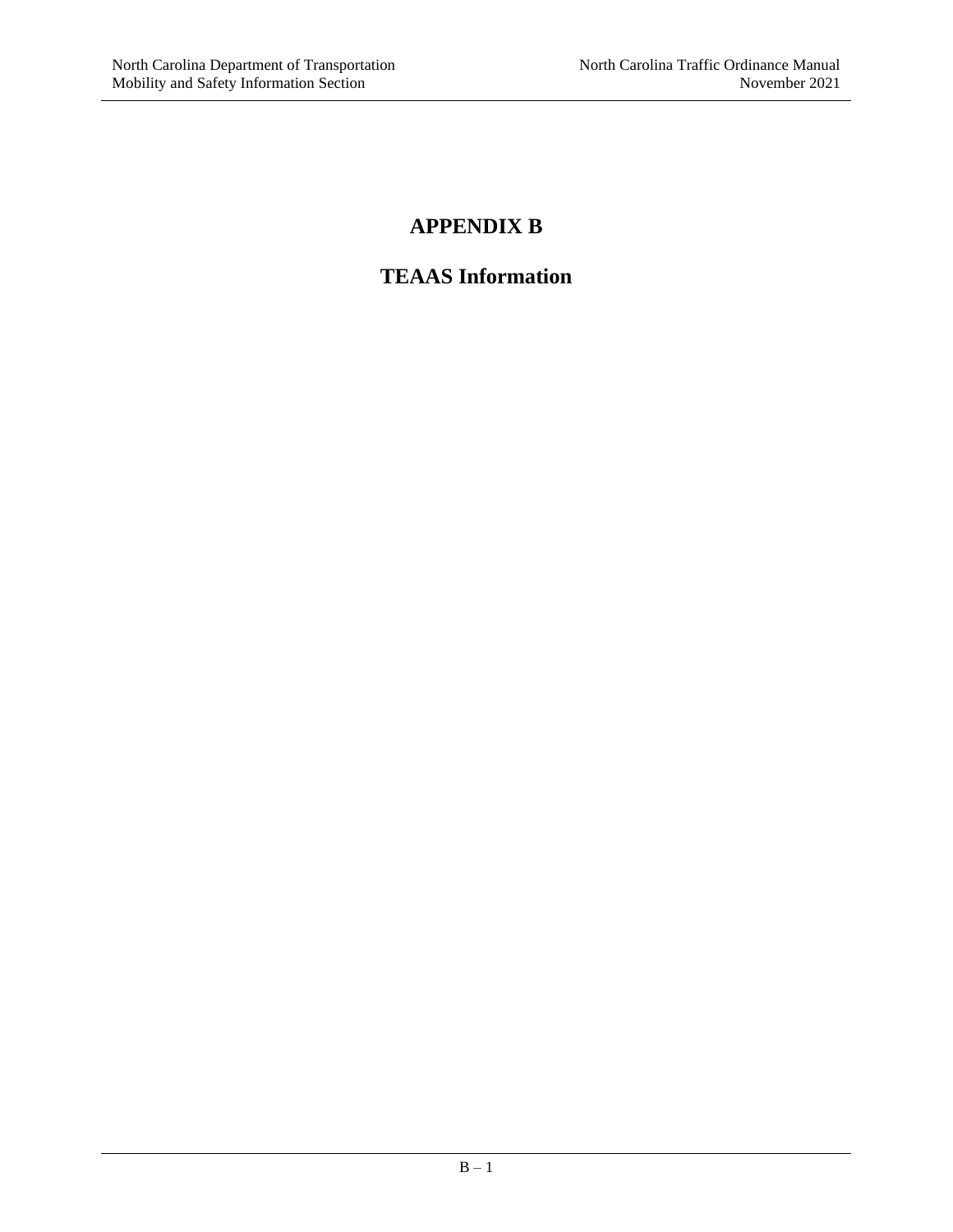## **NOTE – All ordinance work in TEAAS is done in the ordinance module…-**

| $\Box$ $\Box$ $\times$<br><b>級 TEAAS - Application Browser</b> |  |
|----------------------------------------------------------------|--|
| Ordinances<br>Milepost Ordinances<br>$\overline{\phantom{a}}$  |  |
| Open<br>Exit                                                   |  |
| Ordinances                                                     |  |
| Create, Modify, Delete, Search Ordinances                      |  |
|                                                                |  |

#### **I. New Ordinances**

The following instructions explain how to set up and approve new ordinances at the Division and Region level.

#### *A. Entering New Ordinances*

The following steps must be completed prior to approval at the Division level…

1. Click on the "New" button



- 2. Enter the following items (required for all ordinances)
	- A. Ordinance Type (note that types 6, 7, 16, and 17 are no longer allowed)
	- B. County
	- C. On Road (name only, not the 8-digit code)
	- D. City (if the ordinance is in, or partially in, a municipality applies to all ordinance types)
	- E. Ramp Flag (only if on a ramp)
	- F. Begin Reference Road (taken from the TEAAS features report)
	- G. Begin Distance
	- H. Begin Feet/Miles
	- I. Begin Direction (based on the TEAAS features report)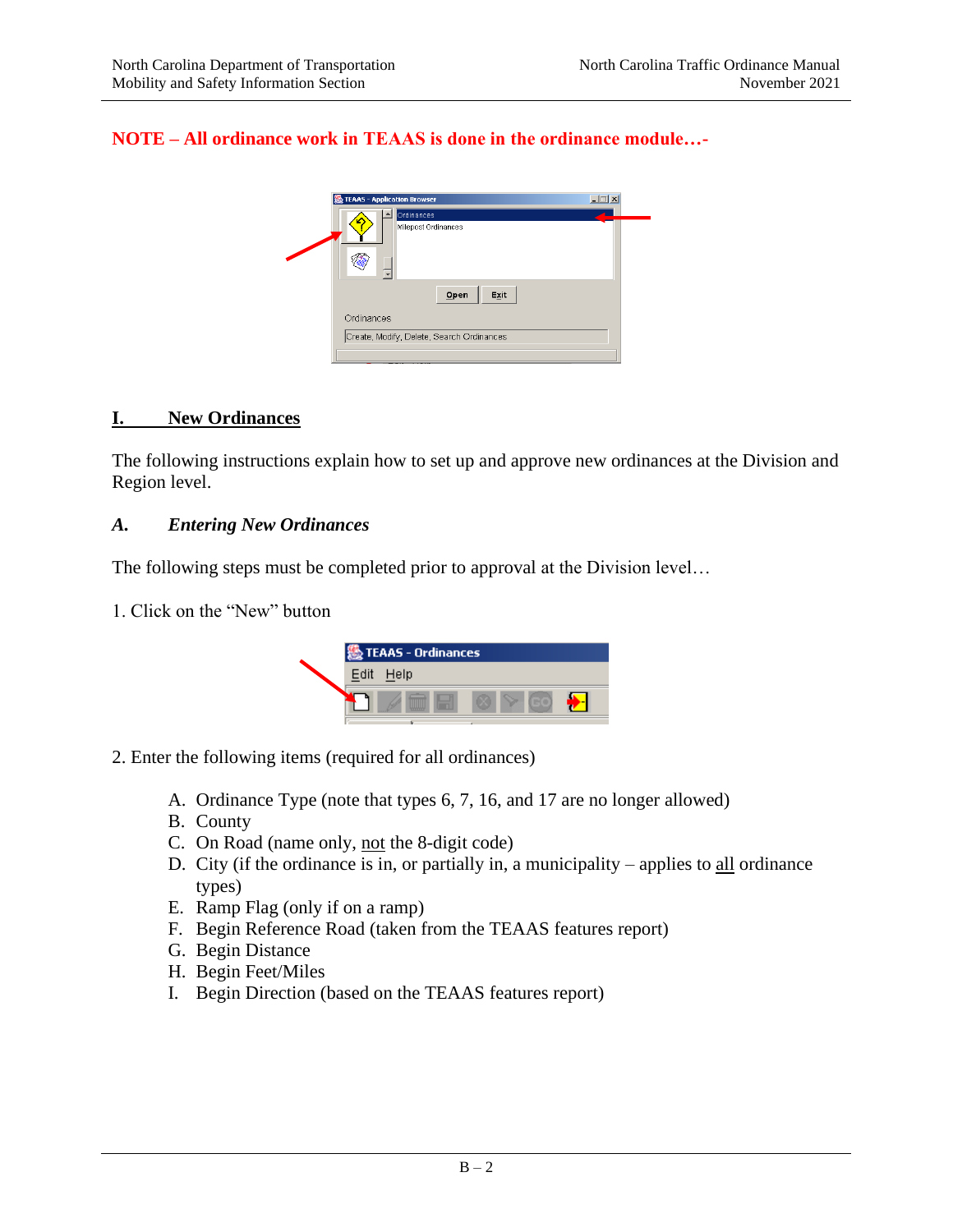| Main<br>Description Status                                   |                                                                                                         |
|--------------------------------------------------------------|---------------------------------------------------------------------------------------------------------|
| <b>Basic Information</b>                                     |                                                                                                         |
| Ordinance Number Ordinance Type<br>1059777                   | A                                                                                                       |
| <b>Status</b><br>Approval Status                             | <b>Repeal Status</b>                                                                                    |
| Active<br>Division Approval Pending                          | Division Repeal Pending                                                                                 |
| On Road<br>County<br>в                                       | On Road ID<br>С                                                                                         |
| City<br>Region                                               | Division                                                                                                |
| D<br>Repealed Date<br>Entry Date<br>Date<br>10/25/2009       | rdinance<br>н<br>Е<br>Municipal Approval Cert.<br>Municipal Repeal Cert.                                |
| <b>Begin Point</b>                                           |                                                                                                         |
| Reference Road<br>F<br>Milepost Quality HO Route<br>Milepost | $C$ Feet<br>Direction<br><b>Distance</b><br><b>Milepost</b><br>liles.<br>G<br>Milepost On HO Route<br>н |
|                                                              |                                                                                                         |

#### **NOTE – If the TEAAS features report is absent or incorrect, contact the Ordinance Program Administrator for assistance.**

3. Click on the begin point milepost button  $(\Box_{\text{Milepost}})$ .

4. Enter the following information required for all ordinances except type 4 (No Right Turn on Red) and type 23 (Truck Information Station): "End Reference Road", "End Distance", "End Feet/Miles", and "End Direction", and click on the end point milepost button ( $\frac{\text{Millepost}}{\text{Millepost}}$ ). As in Feet/Miles", and "End Direction", and click on the end point milepost button ( $\Box$ step 2, this information must be based on the TEAAS features report.

| <b>End Point</b><br>Reference Road    | Direction<br>$C$ Feet<br>Distance<br><b>Milepost</b><br>$\bigcap$ Miles |  |
|---------------------------------------|-------------------------------------------------------------------------|--|
| Milepost Quality HO Route<br>Milepost | Milepost On HO Route                                                    |  |

5. For speed limit ordinances (types 2, 3, 5, 9, 29, 30, 31, 32, 33, 34, 35, 36, 37, and 38), enter the "Car Speed Limit" and the "Truck Speed Limit".

| <b>Other Information</b> |                                   |  |
|--------------------------|-----------------------------------|--|
|                          | Car Speed Limit Truck Speed Limit |  |
|                          |                                   |  |

6. For work zone ordinances (types 9, 10, and 36), enter the project number in the "Construction Project Number" field.

| <b>Other Information</b>                   |
|--------------------------------------------|
| Car Speed Limit Truck Speed Limit<br>- Sec |
|                                            |
| <b>Construction Project Number</b>         |
|                                            |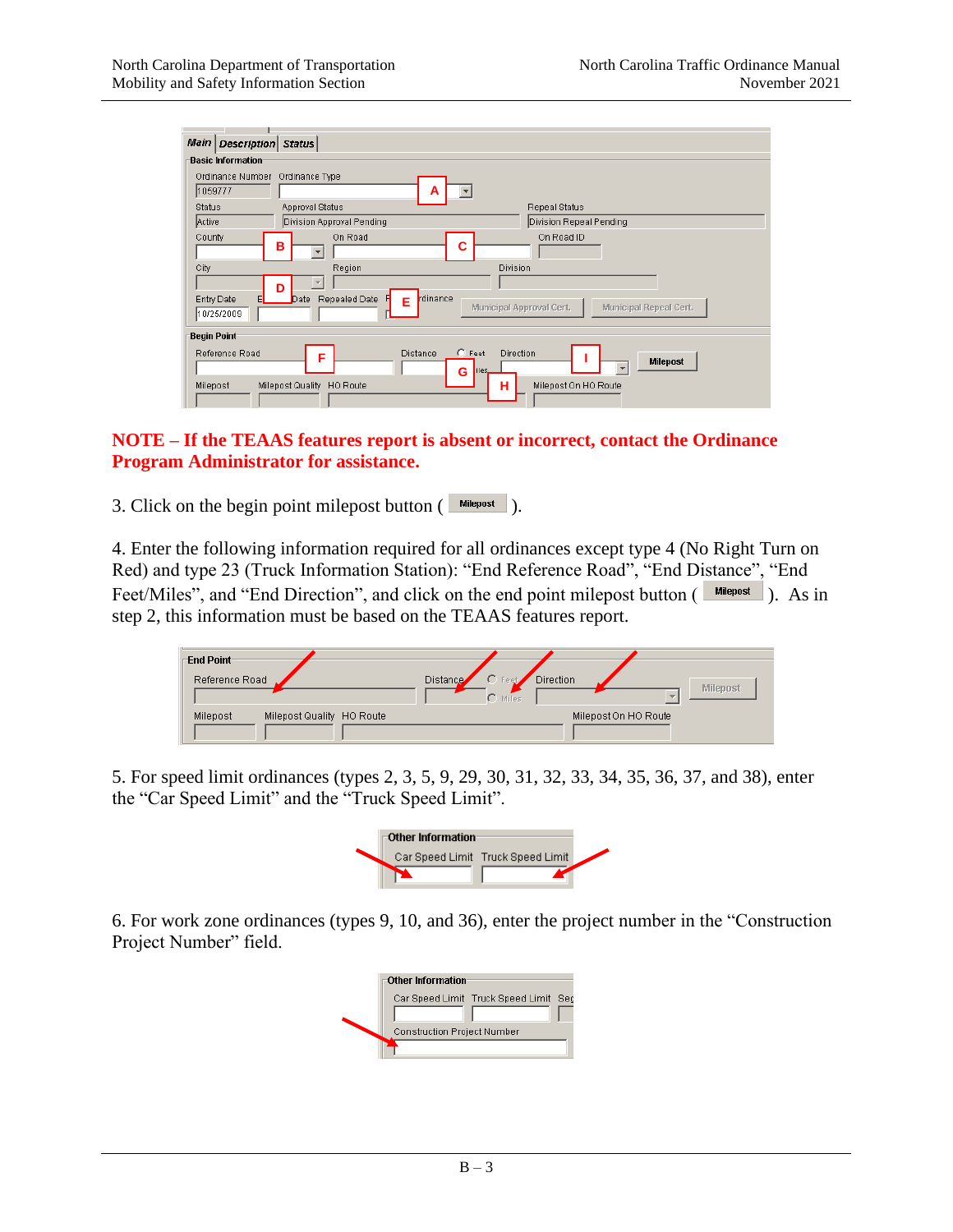6. Go to the "Description" tab and enter the "Ordinance Description".



7. A "Detailed Description" will also need to be entered for ordinance types 12, 22, 23, 40, 41, 42, 43, 44, 45, 46, and 50.

| Main Description Status      |  |  |  |
|------------------------------|--|--|--|
| <b>Ordinance Description</b> |  |  |  |
|                              |  |  |  |
|                              |  |  |  |
|                              |  |  |  |
|                              |  |  |  |
|                              |  |  |  |
| <b>Detailed Description</b>  |  |  |  |
|                              |  |  |  |
|                              |  |  |  |
|                              |  |  |  |
|                              |  |  |  |
|                              |  |  |  |
|                              |  |  |  |
|                              |  |  |  |
|                              |  |  |  |
|                              |  |  |  |
|                              |  |  |  |
|                              |  |  |  |
|                              |  |  |  |

8. Click the "Save" button  $(\Box)$ .

9. If the ordinance is a municipal ordinance (types 2, 29, 31, 34, and 37), then print out the municipal approval certificate ( $\Box$  Municipal Approval Cert. ) and have it signed by the municipality. Once signed by the municipality, sign the municipal certificate on the "Division" line and enter the municipal approval date in the "Municipal Approval Date" field. Forward the certificate to the appropriate Region.



**NOTE – If the ordinance is a municipal ordinance, any changes to the ordinance after this step will negate the municipal approval date and a new municipal approval certificate will need to be generated and signed by the municipality and Division.**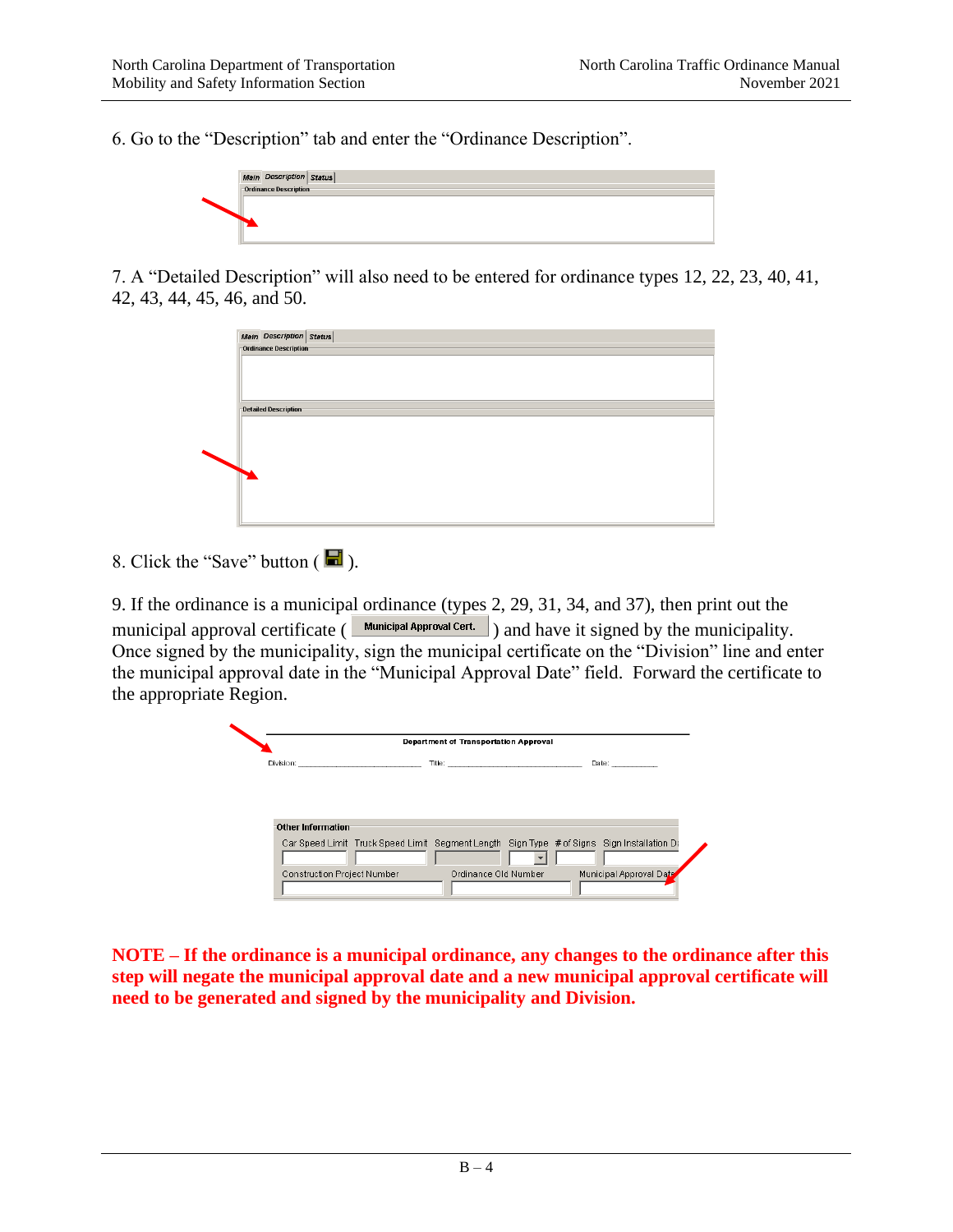## *B. Approving New Ordinances – Divisions*

New ordinances must milepost and not overlap, and must have signed municipal certificates (if a municipal ordinance), before Division approval is allowed.

1. Search as follows for ordinances to be approved at the Division level…

| -Approval Status     | Repeal Status          | <b>Status</b>   |
|----------------------|------------------------|-----------------|
| Approved             | Repealed               | $\nabla$ Active |
| State Appr. Pending  | State Recomm, Pending  |                 |
| Region Appr. Pending | Region Recomm, Pending | Repealed        |
| ☑ Div. Appr. Pending | Div. Recomm. Pending   | <b>Search</b>   |

2. To approve an ordinance at the Division level, go to the "Status" tab and click on the "Approval" button to the right of the "Division Approval" line.

| <b>Main Description Status</b> |                           |      |                         |         |  |
|--------------------------------|---------------------------|------|-------------------------|---------|--|
| <b>Status</b>                  |                           |      |                         |         |  |
| Status                         | Approval Status           |      | Repeal Status           |         |  |
| Active                         | Division Approval Pending |      | Division Repeal Pending |         |  |
| <b>Approval Status</b>         |                           |      |                         |         |  |
| Division Approval              |                           | Date |                         | Approve |  |
| Region Approval                |                           | Date |                         | Approve |  |
| State Approval                 |                           | Date |                         | Approve |  |

3. If the ordinance is a municipal ordinance and the certificate has not been approved by the municipality, the following error message will appear. Print the municipal certificate, have it approved by the municipality, and enter the municipal approval date (see step 9 in section I.A., above).



4. If the begin point of the ordinance does not milepost, the following error message will appear. Check the "Begin Reference Road", "Begin Distance", "Begin Feet/Miles", and "Begin Direction" fields to make sure the end point mileposts (see steps 2 and 3 in section I.A., above).

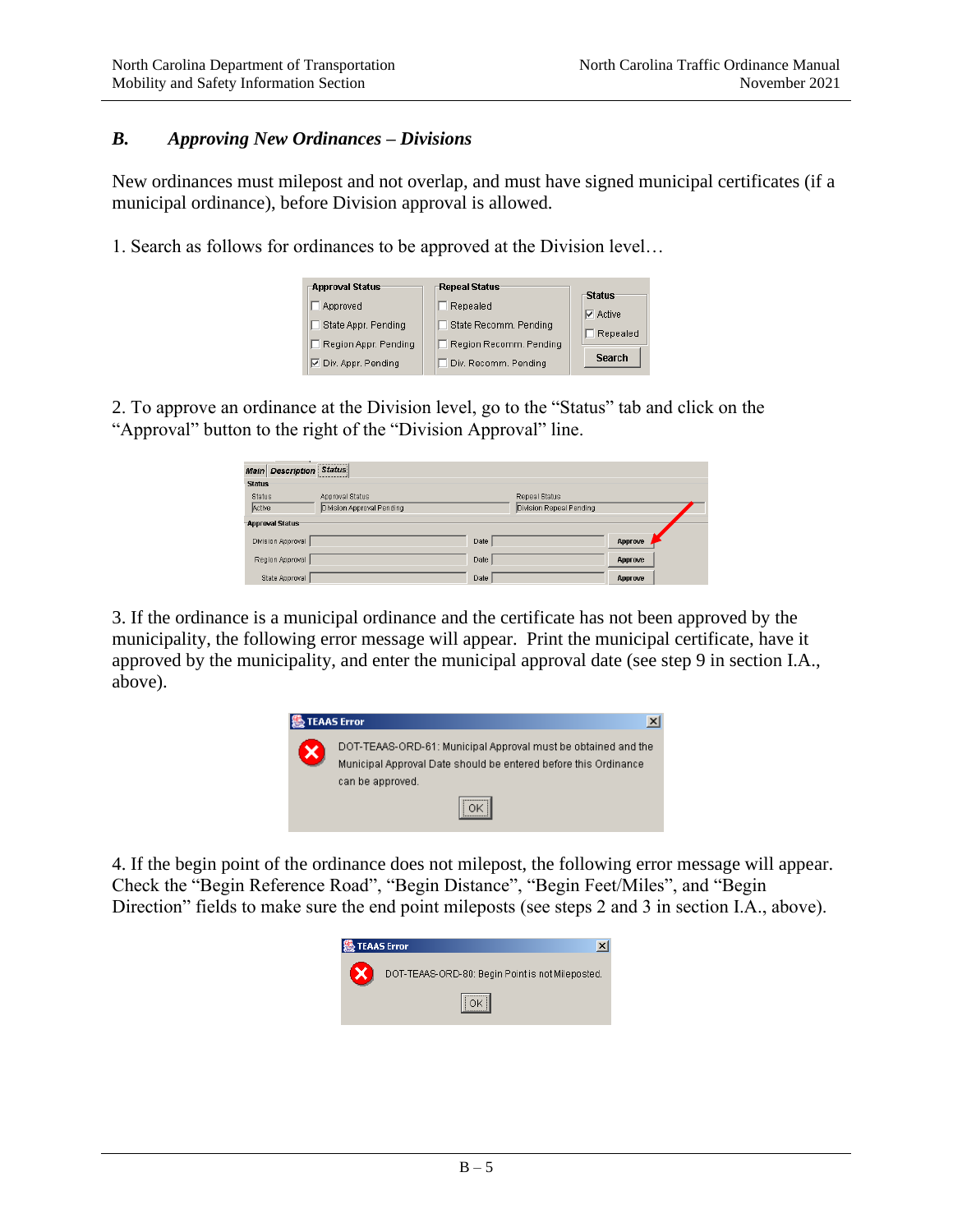5. If the end point of the ordinance does not milepost, the following error message will appear. Check the "End Reference Road", "End Distance", "End Feet/Miles", and "End Direction" fields to make sure the end point mileposts (see step 4 in section I.A., above).

![](_page_5_Picture_3.jpeg)

6. If the ordinance overlaps with other ordinances, the following error message will appear. Note the overlapping ordinance numbers so that the existing ordinances can be repealed, or the begin/end points of the new ordinance can be adjusted.

![](_page_5_Picture_5.jpeg)

**NOTE – Any changes to the ordinance after this step will negate the Division approval. Also, if the ordinance is a municipal ordinance, any changes to the ordinance after this step will negate the municipal approval date and a new municipal approval certificate will need to be generated and signed by the municipality and Division (see step 9 in section I.A., above).**

## *C. Approving New Ordinances – Regions*

Once Division approval has been accepted by the system, new ordinances must milepost and not overlap, and must have signed municipal certificates (if a municipal ordinance), before Region approval is allowed.

1. Search as follows for ordinances to be approved at the Region level…

| -Approval Status              | <b>Repeal Status</b>   | ⊤Status         |
|-------------------------------|------------------------|-----------------|
| Approved                      | Repealed               | $\nabla$ Active |
| State Appr. Pending           | State Recomm, Pending  | Repealed        |
| <b>▽</b> Region Appr. Pending | Region Recomm, Pending |                 |
| Div. Appr. Pending            | Div. Recomm. Pending   | <b>Search</b>   |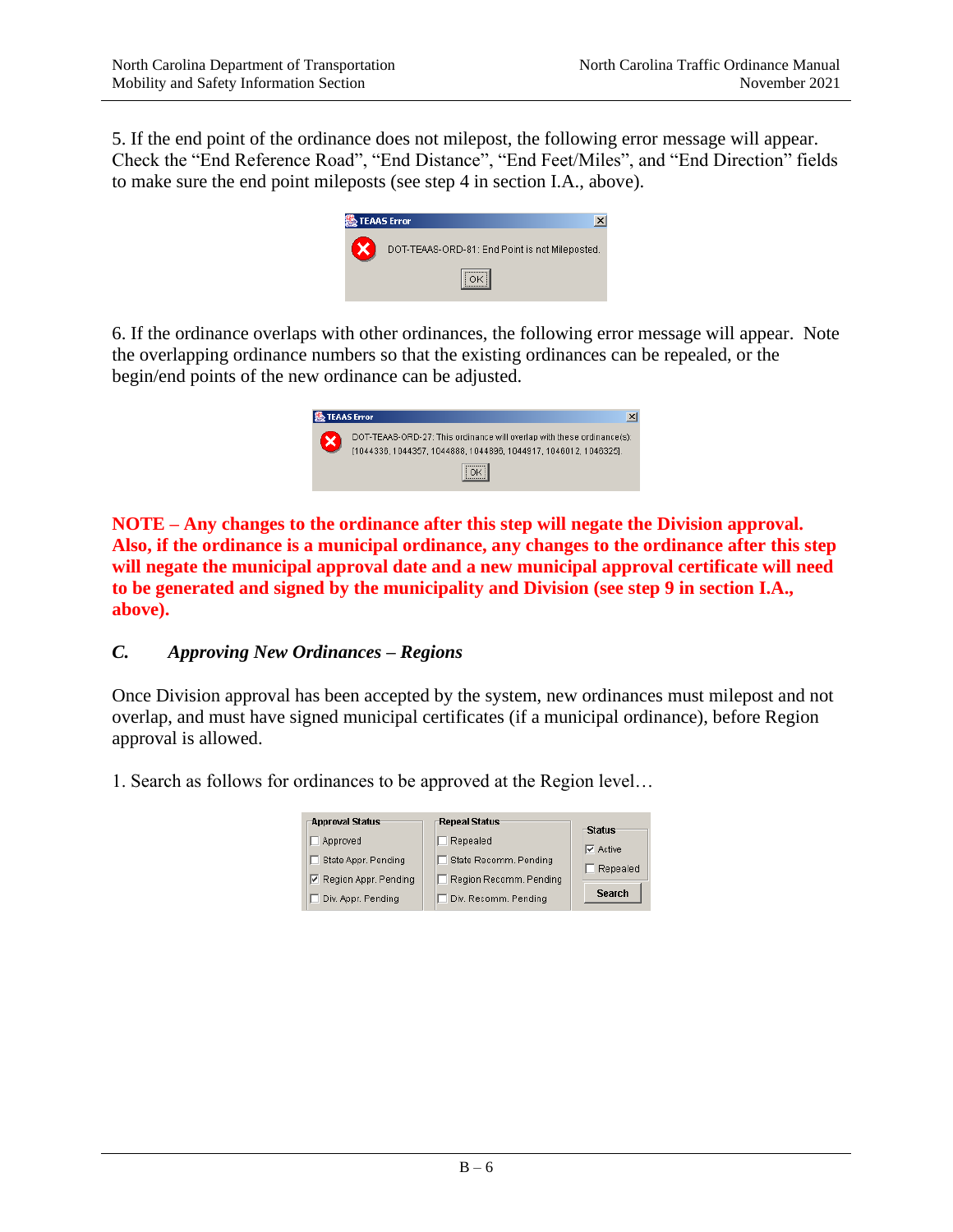2. To approve an ordinance at the Region level, go to the "Status" tab and click on the "Approval" button to the right of the "Region Approval" line.

| Description Status<br><b>Main</b>  |                         |      |                               |         |  |
|------------------------------------|-------------------------|------|-------------------------------|---------|--|
| <b>Status</b>                      |                         |      |                               |         |  |
| Status                             | Approval Status         |      | Repeal Status                 |         |  |
| Active                             | Region Approval Pending |      | Division Repeal Pending       |         |  |
| <b>Approval Status</b>             |                         |      |                               |         |  |
| Division Approval Robert J. Jaeger |                         |      | Date 28 October 2009 04:28 PM | Approve |  |
| Region Approval                    |                         | Date |                               | Approve |  |
| State Approval                     |                         | Date |                               | Approve |  |

3. If the ordinance overlaps with other ordinances, the following error message will appear. Note the overlapping ordinance numbers so that the existing ordinances can be repealed, or the begin/end points of the new ordinance can be adjusted.

| <b>TEAAS Error</b>                                                                                                                         |
|--------------------------------------------------------------------------------------------------------------------------------------------|
| DOT-TEAAS-ORD-27: This ordinance will overlap with these ordinance(s):<br>[1044336, 1044357, 1044888, 1044896, 1044917, 1046012, 1046325]. |
|                                                                                                                                            |

4. If the ordinance is a municipal ordinance, sign the municipal approval certificate on the "Region" line and forward it to the Ordinance Program Administrator.

![](_page_6_Picture_7.jpeg)

**NOTE – Any changes to the ordinance after this step will negate the Division and Region approvals. Also, if the ordinance is a municipal ordinance, any changes to the ordinance after this step will negate the municipal approval date and a new municipal approval certificate will need to be generated and signed by the municipality, the Division, and the Region (see step 9 in section I.A., and step 4, above).**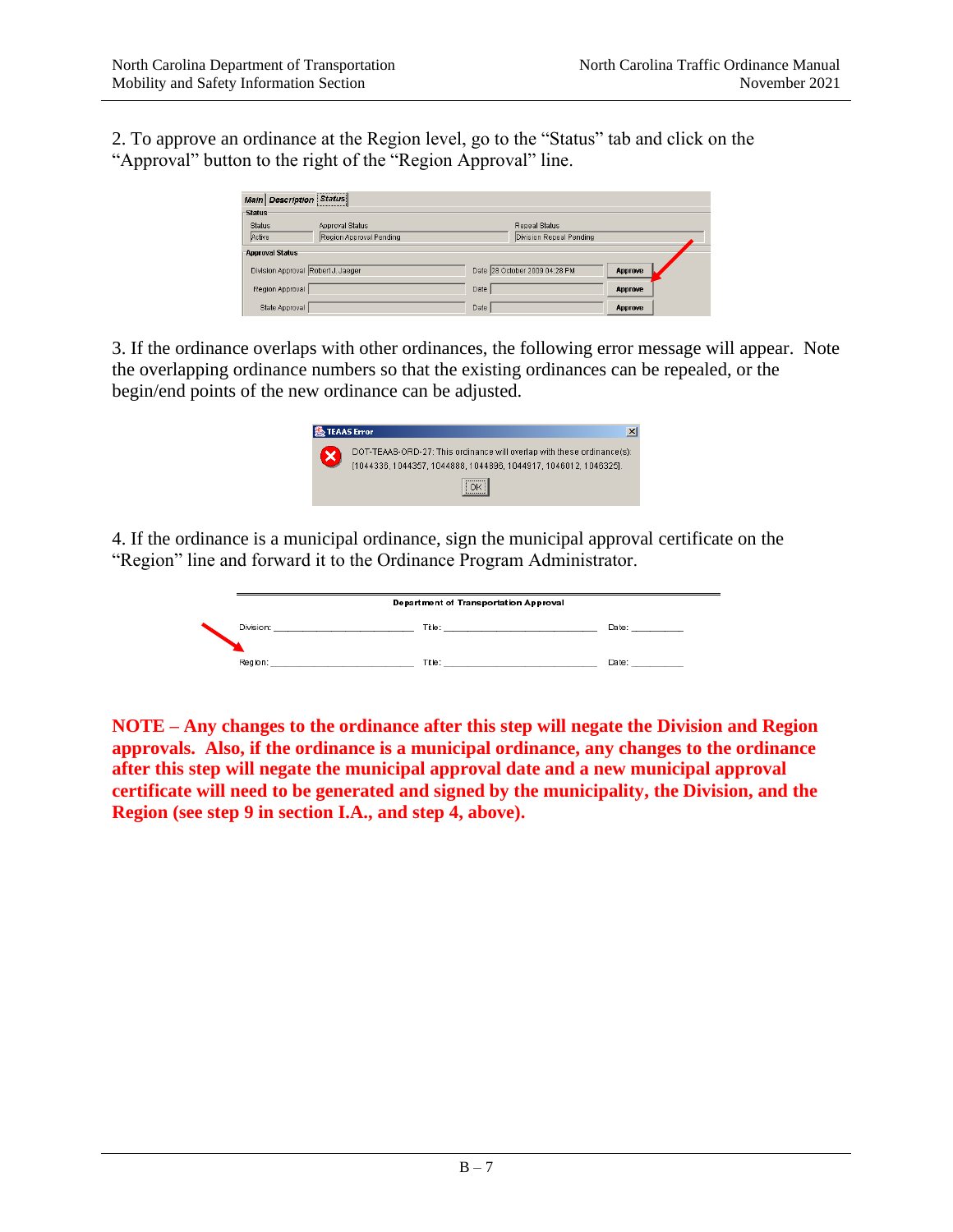## **II. Repealing Ordinances**

The repeal process for ordinances is now electronic and no paperwork is required except for municipal repeal certifications and truck prohibition justifications (for repeal).

#### *A. Repealing Ordinances – Divisions*

1. If the ordinance is a municipal ordinance (types 2, 29, 31, 34, and 37), then print out the municipal repeal certificate ( $\frac{Municipal Repeat}{N}$ ) and have it approved by the municipality. Once approved by the municipality sign the municipal repeal certificate and enter the municipal repeal date in the "Municipal Repeal Date" field. Forward the certificate to the appropriate Region.

![](_page_7_Picture_6.jpeg)

2. To recommend an ordinance for repeal at the Division level, go to the "Status" tab and click on the "Recommend for Repeal" button to the right of the Division repeal recommendation line.

| Main Description Status            |                 |      |                               |                             |
|------------------------------------|-----------------|------|-------------------------------|-----------------------------|
| <b>Status</b>                      |                 |      |                               |                             |
| <b>Status</b>                      | Approval Status |      | Repeal Status                 |                             |
| Active                             | Approved        |      | Division Repeal Pending       |                             |
| <b>Approval Status</b>             |                 |      |                               |                             |
| Division Approval Robert J. Jaeger |                 |      | Date 28 October 2009 04:28 PM | Approve                     |
| Region Approval Robert J. Jaeger   |                 |      | Date 28 October 2009 04:51 PM | Approve                     |
| State Approval Robert J. Jaeger    |                 |      | Date 28 October 2009 04:52 PM | <b>Remove Approval</b>      |
| <b>Repeal Recommendations</b>      |                 |      |                               |                             |
| Division                           |                 | Date |                               | <b>Recommend for Repeal</b> |
| Region                             |                 | Date |                               | <b>Recommend for Repeal</b> |
| State                              |                 | Date |                               | <b>Recommend for Repeal</b> |

**NOTE – The recommendation for repeal at the Division level can be revoked by re-clicking the same button.**

| <b>Main Description Status</b>     |                               |                             |
|------------------------------------|-------------------------------|-----------------------------|
| <b>Status</b>                      |                               |                             |
| Approval Status<br><b>Status</b>   | Repeal Status                 |                             |
| Active<br>Approved                 | Region Repeal Pending         |                             |
| <b>Approval Status</b>             |                               |                             |
| Division Approval Robert J. Jaeger | Date 28 October 2009 04:28 PM | Approve                     |
| Region Approval Robert J. Jaeger   | Date 28 October 2009 04:51 PM | Approve                     |
| State Approval Robert J. Jaeger    | Date 28 October 2009 04:52 PM | Remove Approval             |
| <b>Repeal Recommendations</b>      |                               |                             |
| Division Robert J. Jaeger          | Date 28 October 2009 05:04 PM | Revoke Recommendation       |
| Region                             | Date                          | <b>Recommend for Repeal</b> |
| State                              | Date                          | <b>Recommend for Repeal</b> |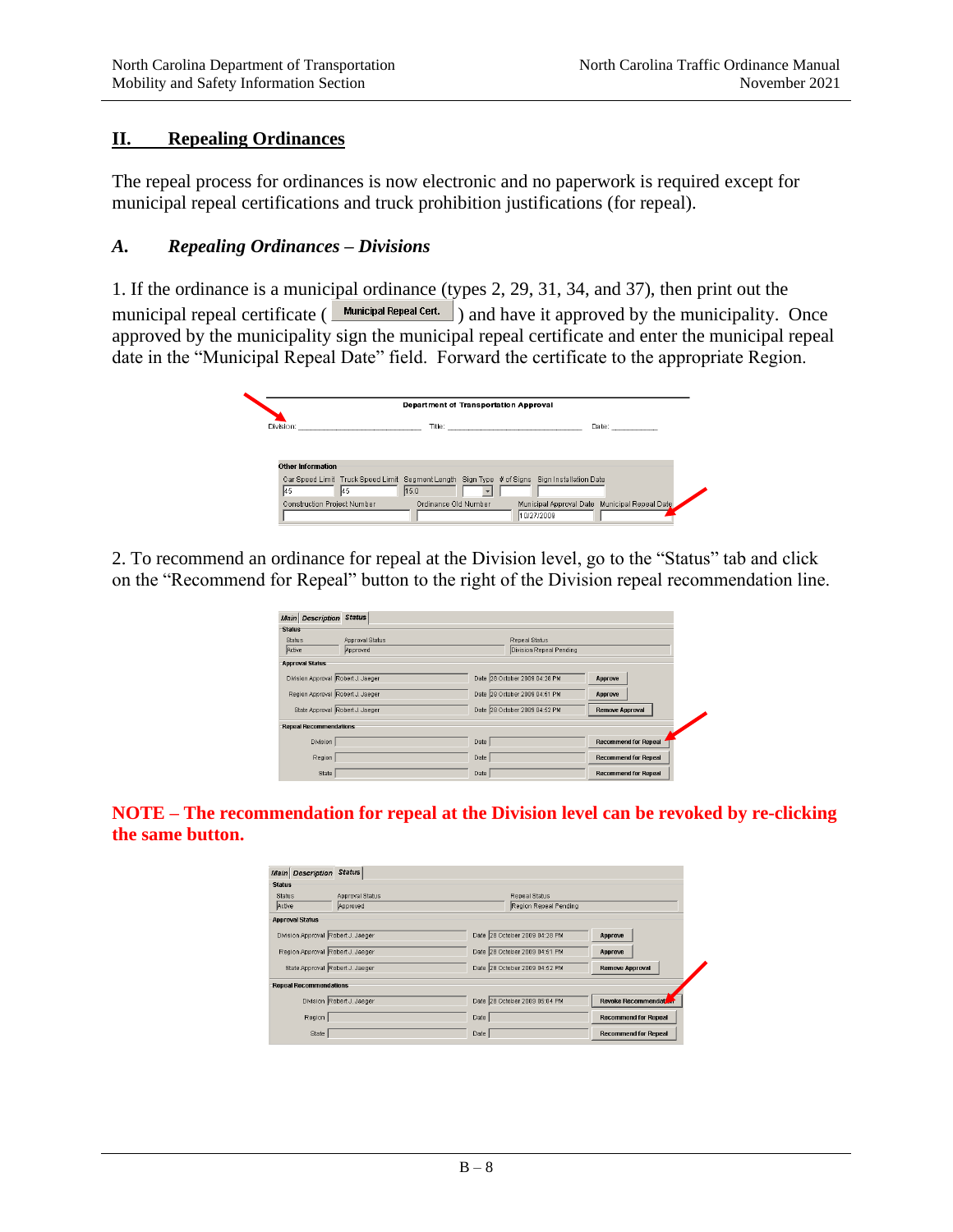## *B. Repealing Ordinances – Regions*

1. Search as follows for ordinances to be repealed at the Region level…

| <b>Approval Status</b> | <b>Repeal Status</b>     | -Status         |
|------------------------|--------------------------|-----------------|
| Approved               | Repealed                 | $\nabla$ Active |
| State Appr. Pending    | State Recomm. Pending    | Repealed        |
| Region Appr. Pending   | ☑ Region Recomm. Pending |                 |
| Div. Appr. Pending     | Div. Recomm. Pending     | <b>Search</b>   |

2. To repeal an ordinance at the Region level, go to the "Status" tab and click on the "Recommend for Repeal" button to the right of the Region repeal recommendation line.

| <b>Main Description</b>            | Status                    |                               |                              |
|------------------------------------|---------------------------|-------------------------------|------------------------------|
| <b>Status</b>                      |                           |                               |                              |
| <b>Status</b>                      | Approval Status           | Repeal Status                 |                              |
| Active                             | Approved                  | Region Repeal Pending         |                              |
| <b>Approval Status</b>             |                           |                               |                              |
| Division Approval Robert J. Jaeger |                           | Date 28 October 2009 04:28 PM | Approve                      |
| Region Approval Robert J. Jaeger   |                           | Date 28 October 2009 04:51 PM | Approve                      |
| State Approval Robert J. Jaeger    |                           | Date 28 October 2009 04:52 PM | <b>Remove Approval</b>       |
| <b>Repeal Recommendations</b>      |                           |                               |                              |
|                                    | Division Robert J. Jaeger | Date 28 October 2009 05:04 PM | <b>Revoke Recommendation</b> |
| Region                             |                           | Date                          | <b>Recommend for Repear</b>  |
| State                              |                           | Date                          | <b>Recommend for Repeal</b>  |

3. If the ordinance is a municipal ordinance, sign the municipal repeal certificate on the "Region" line and forward it to the Ordinance Program Administrator.

|           | <b>Department of Transportation Approval</b> |        |
|-----------|----------------------------------------------|--------|
| Division: | Title:                                       | Da te∶ |
| Region:   | Title:                                       | Date:  |

**NOTE – The recommendation for repeal at the Region level can be revoked by re-clicking the same button.**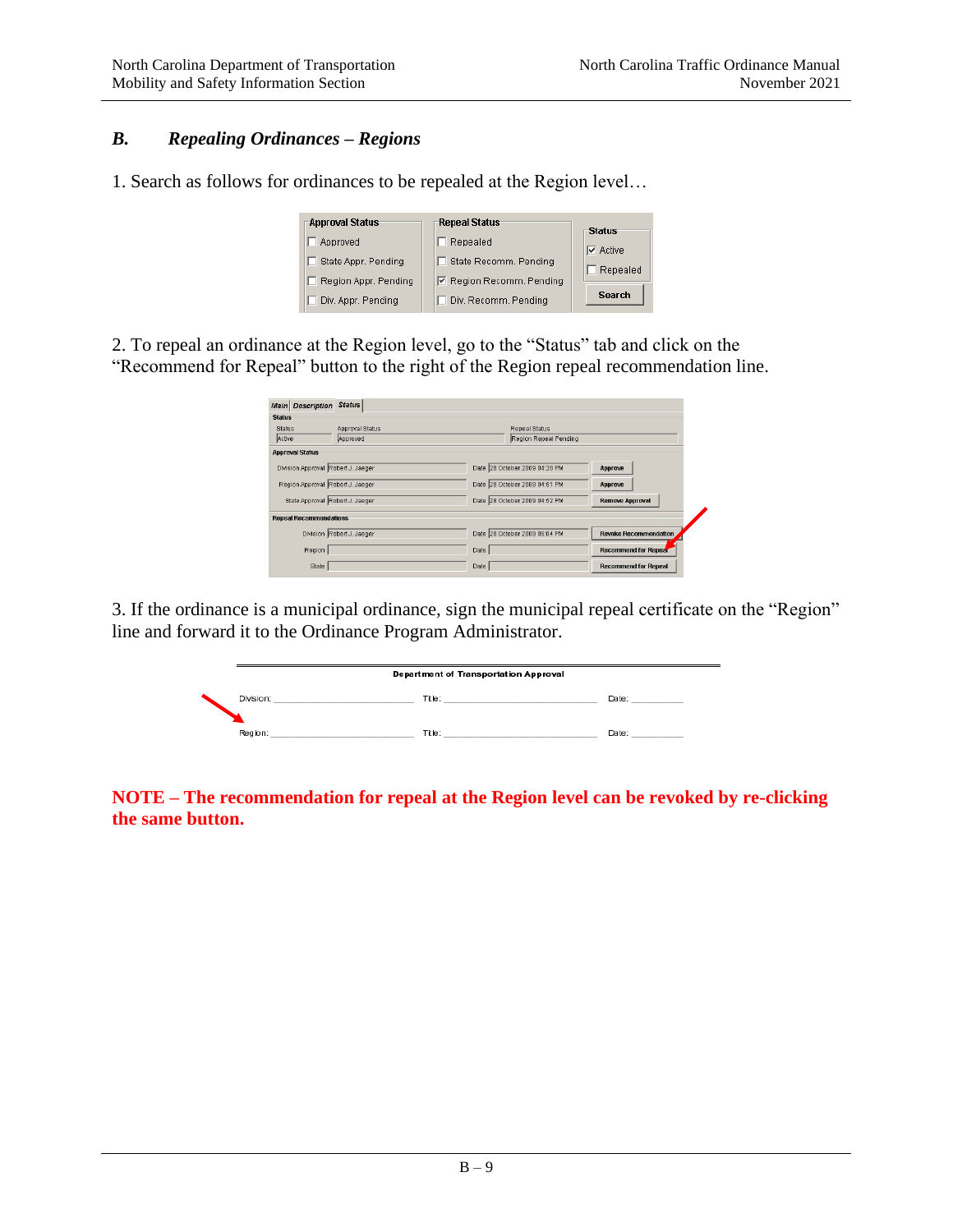## **III. Searching Ordinances**

Ordinances can be searched a number of different ways, any of which can be selected or left blank. However, only a maximum of 2,000 ordinances may be identified in any given search.

| Search Details                                      |                                                                                         |                                                                                                         |                                                                                                             |                                                      |
|-----------------------------------------------------|-----------------------------------------------------------------------------------------|---------------------------------------------------------------------------------------------------------|-------------------------------------------------------------------------------------------------------------|------------------------------------------------------|
| <b>Criteria</b>                                     |                                                                                         |                                                                                                         |                                                                                                             |                                                      |
| Search By<br>C County<br>City<br>Region<br>Division | Ordinance Type<br>On Road ID<br>Ordinance Number<br>Ordinance Old Number<br>Report Date | <b>Approval Status</b><br>Approved<br>State Appr. Pending<br>Region Appr. Pending<br>Div. Appr. Pending | <b>Repeal Status</b><br>Repealed<br>State Recomm. Pending<br>Region Recomm, Pending<br>Div. Recomm. Pending | <b>Status</b><br>Active<br>Repealed<br><b>Search</b> |

Definitions are as follows:

- Approval Status: Approved All approved ordinances (may be active or repealed)
- Approval Status: State Appr. Pending All active ordinances with Region approval (not approved, not repealed)
- Approval Status: Region Appr. Pending All active ordinances with Division approval (not approved, not repealed)
- Approval Status: Div. Appr. Pending All active ordinances without any approvals (default value, not approved, not repealed)
- Repeal Status: Repealed All repealed ordinances (non-active, previously approved)
- Repeal Status: State Recomm. Pending Active and approved ordinances with a Region repeal recommendation
- Repeal Status: Region Recomm. Pending Active and approved ordinances with a Division repeal recommendation
- Repeal Status: Div. Recomm. Pending Active ordinances (default value, may/may not be approved)
- Status: Active All non-repealed ordinances (active, may/may not be approved)
- Status: Repealed All repealed ordinances (non-active, previously approved)

1. Ordinances in all counties, cities, regions, and divisions will be selected unless one of those items is specifically selected.

2. Ordinances of all types, roads, dates, etc., will be selected unless one (or more) of those items is specifically selected or entered.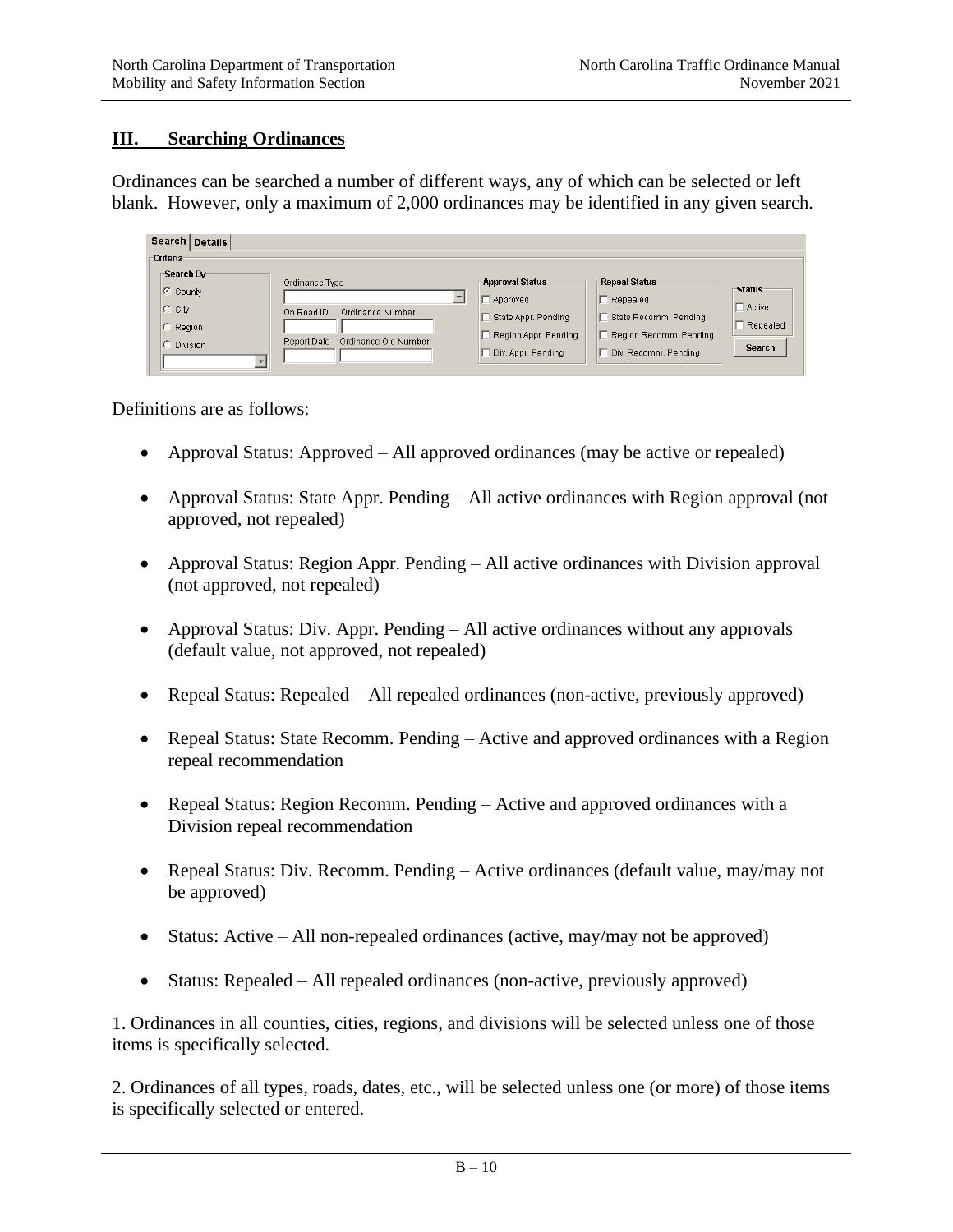3. The "Approval Status" window, the "Repeal Status" window, and the "Status" window are all independent of each other.

4. Selecting all items in a given window is the same as not selecting any items in a given window.

## **IV. Certificate of Rulemaking**

Certificates of Rulemaking (CORs) are "packages" of ordinances enacted and/or repealed on a given date. These packages are also called "ordinance packages", CRMs, and HTOs (Highway Traffic Ordinances). Most dates have a variety of ordinances included in them, but the following ordinances must be separated into their own packages…

- Route Changes (and associated/affected ordinances, FHWA approvals, AASHTO approvals, secondary road number requests, initial request approval, maps, municipal resolutions, etc.)
- Speed limits greater than 55 MPH
- Truck restrictions (truck prohibitions, no through trucks, and temporary truck restrictions) – must include justification
- Farm Equipment Authorizations
- STAA Reasonable Access
- STAA Designations
- No-Parking Tow-Away (must include justification and maps)

#### *A. State Repeal Pending*

1. Sort hard copies of municipal repeal certificates by ordinance type and ordinance number.

|           |                                                                                                              | Certification of Municipal Declaration<br>To Repeal Speed Limits and Request for Concurrence |      |               |            |           |            |
|-----------|--------------------------------------------------------------------------------------------------------------|----------------------------------------------------------------------------------------------|------|---------------|------------|-----------|------------|
|           | Concurring State Ordinance Number: 1002000                                                                   |                                                                                              |      |               |            |           |            |
| Division: | County:                                                                                                      | <b>BERTIE</b>                                                                                |      | Municipality: | ASKEWVILLE |           |            |
| Type:     | Municipal Speed Zones                                                                                        |                                                                                              |      |               |            |           |            |
| Road:     | SR 1349                                                                                                      |                                                                                              | Car: | 45            | <b>MPH</b> | Truck: 45 | <b>MPH</b> |
|           | Description: From SR 1304 to the southwestern corporate limit, approximately 0.32 mile southwest of SR 1304. |                                                                                              |      |               |            |           |            |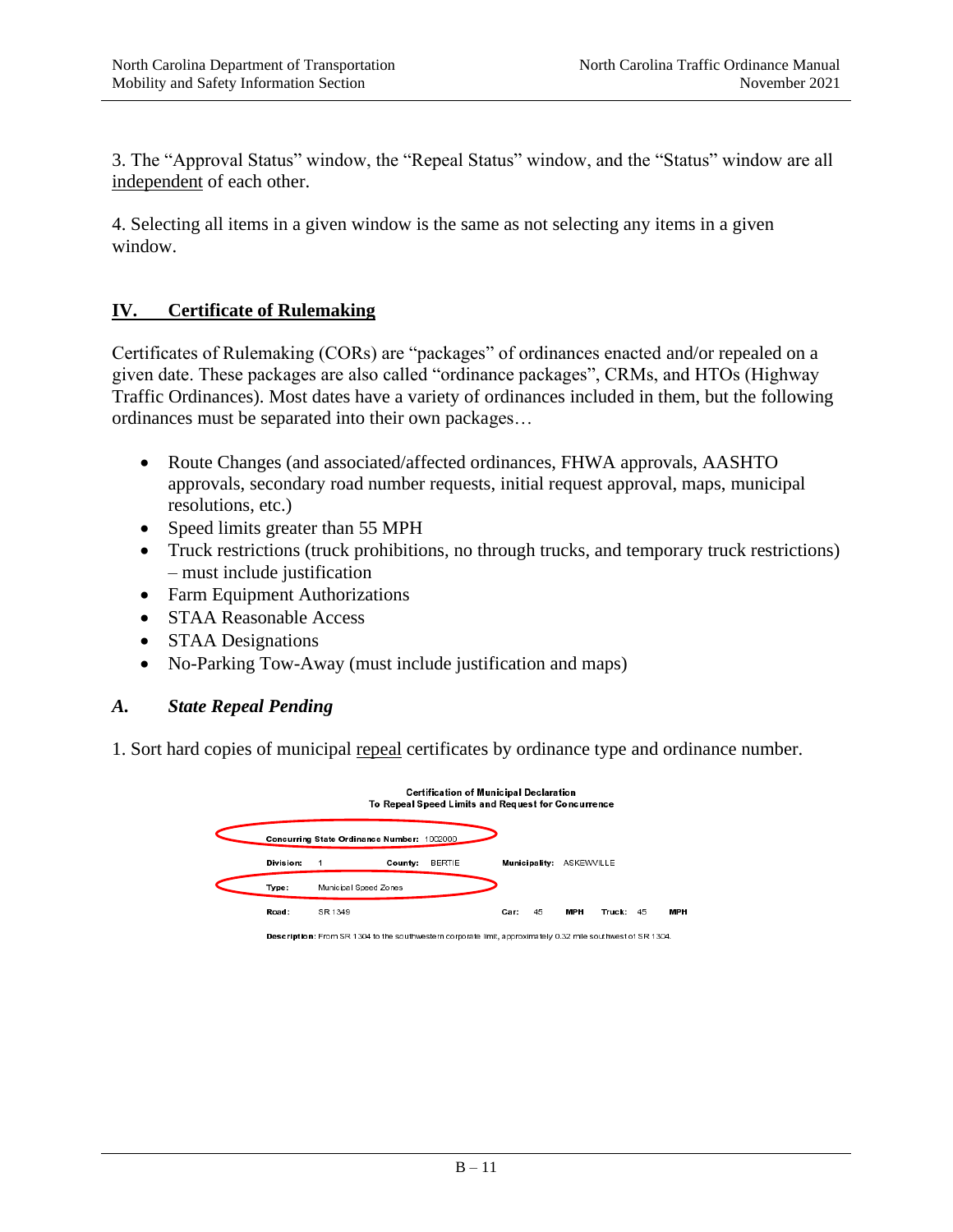2. Search for municipal speed zone ordinances (type 2) with State repeal pending.

| Ordinance Type<br>Municipal Speed Zones-2<br>Ordinance Number<br>On Road ID | <b>Approval Status</b><br>Approved<br>State Appr. Pending | <b>Repeal Status</b><br>Repealed<br>$\nabla$ State Recomm. Pending | <b>Status</b><br>$\nabla$ Active<br>Repealed |
|-----------------------------------------------------------------------------|-----------------------------------------------------------|--------------------------------------------------------------------|----------------------------------------------|
| Ordinance Old Number                                                        | Region Appr. Pending                                      | Region Recomm, Pending                                             | <b>Search</b>                                |
| Report Date                                                                 | Div. Appr. Pending                                        | Div. Recomm. Pending                                               |                                              |

3. Double-click on the "Ord. #" column to sort by ordinance number.

| Ord. $#$ | Ordinance Type        |
|----------|-----------------------|
| 1052991  | Municipal Speed Zones |
| 1053107  | Municipal Speed Zones |
| 1053111  | Municipal Speed Zones |
|          |                       |

4. Verify municipal speed zone ordinances with signed concurring municipal repeal certificates. Highlight the municipal ordinances without repeal certificates (using the "Ctrl" key) and press the "Delete" button.

| <b>Results</b> |              |          |                       |                |               |               |              |            |                  |
|----------------|--------------|----------|-----------------------|----------------|---------------|---------------|--------------|------------|------------------|
| Div.           | County       | Ord, $#$ | Ordinance Type        | Road On        | <b>Status</b> | Effective Dt. | Repealed Dt. | Ord, Old # |                  |
| 15.            | <b>WAKE</b>  | 1052991  | Municipal Speed Zones | SR 3060        | Active:       | 2/24/2006     |              | 1044390    | $\blacktriangle$ |
| ls.            | MAKE         | 1053107  | Municipal Speed Zones | NC 50          | Active        | 2/24/2006     |              | 1044201    |                  |
| ls.            | <b>WAKE</b>  | 1053111  | Municipal Speed Zones | SR 1107        | Active        | 2/24/2006     |              | 1044279    |                  |
| 15.            | <b>WAKE</b>  | 1053123  | Municipal Speed Zones | SR 1820        | <b>Active</b> | 2/24/2006     |              | 1044197    |                  |
| 15.            | <b>WAKE</b>  | 1053126  | Municipal Speed Zones | SR 1820        | Active        | 2/24/2006     |              | 1044220    |                  |
| ls.            | MAKE         | 1053129  | Municipal Speed Zones | <b>SR 1827</b> | Active        | 2/24/2006     |              | 1044199    |                  |
| 15.            | <b>MAKE</b>  | 1053131  | Municipal Speed Zones | SR 1829        | Active        | 2/24/2006     |              | 1044217    |                  |
| 15.            | <b>WAKE</b>  | 1053135  | Municipal Speed Zones | SR 2015        | Active        | 2/24/2006     |              | 1044259    |                  |
| ls.            | <b>WAKE</b>  | 1053139  | Municipal Speed Zones | SR 2041        | Active        | 2/24/2006     |              | 1044208    |                  |
| 15.            | <b>IWAKE</b> | 1056175  | Municipal Speed Zones | SR 1348        | Active        | 6/15/2007     |              |            |                  |
| ls.            | <b>WAKE</b>  | 1057181  | Municipal Speed Zones | <b>NC 54</b>   | Active        | 9/19/2008     |              |            |                  |
| ls.            | MAKE         | 1057182  | Municipal Speed Zones | INC 54         | Active        | 9/19/2008     |              |            |                  |
| 15.            | <b>WAKE</b>  | 1059785  | Municipal Speed Zones | ll 1           | Active        | 10/26/2009    |              |            | $\overline{ }$   |

5. Enter the repeal dates by opening/saving each individual ordinance or by using the "Set Repeal Date" button (
Set Repeal Date<sup>"</sup>), entering the repeal date, and clicking "Set Repeal Date".

| ‰ TEAAS - Ordinance - Set Repeal Date |                        |
|---------------------------------------|------------------------|
| Repeal Date (mm/dd/ccyy)              | <b>Set Repeal Date</b> |
|                                       | Cancel                 |

6. Perform state repeal by clicking on the "State Repeal" button (State Repeal).

7. Repeat steps 2 through 7 for the remaining municipal speed limit ordinances (types 31, 34, 37 and 72).

8. Search for all ordinances with State repeal pending. Sort by ordinance type and highlight/delete all municipal ordinances (types 2, 29, 31, 34, and 37) and truck restriction ordinances (types 28, 48, and 49). Enter the repeal dates by opening/saving each individual ordinance or by using the "Set Repeal Date" button  $\left($  set Repeal Date  $\right)$ , entering the repeal date, and clicking "Set Repeal Date".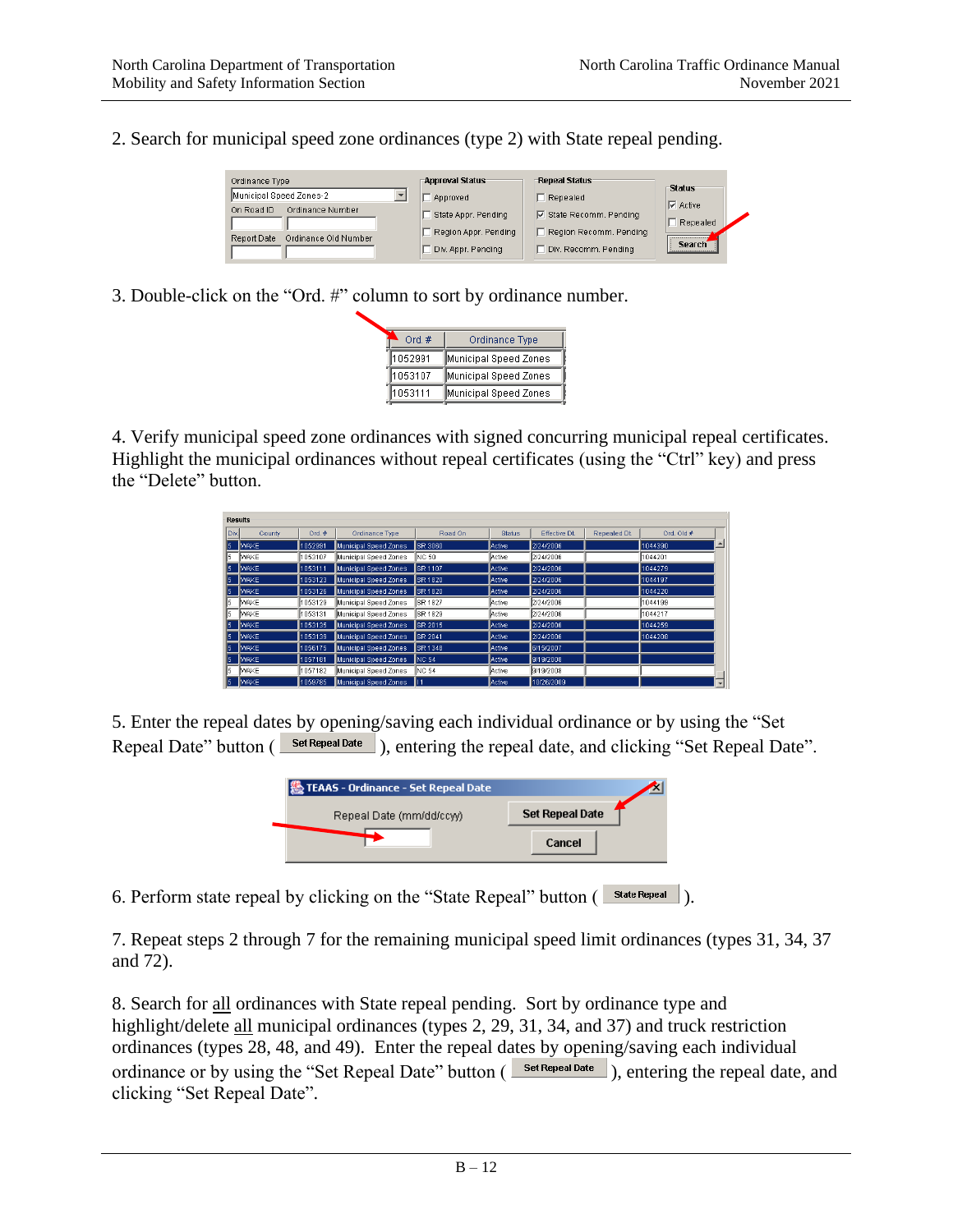9. Perform state repeal by clicking on the "State Repeal" button (State Repeal).

## *B. State Approval Pending*

1. Sort hard copies of municipal approval certificates by ordinance type and ordinance number (see step 1 in section IV.A., above).

2. Search for municipal speed zone ordinances (type 2) with state approval pending.

| Ordinance Type                      | <b>Approval Status</b>                     | <b>Repeal Status</b>                           | <b>Status</b>               |
|-------------------------------------|--------------------------------------------|------------------------------------------------|-----------------------------|
| Municipal Speed Zones-2             | Approved                                   | Repealed                                       |                             |
| Ordinance Number<br>On Road ID      | $\nabla$ State Appr. Pending               | State Recomm. Pending                          | $\nabla$ Active<br>Repealed |
| Ordinance Old Number<br>Report Date | Region Appr. Pending<br>Div. Appr. Pending | Region Recomm, Pending<br>Div. Recomm. Pending | Search                      |

3. Double-click on the "Ord. #" column to sort by ordinance number.

| Ord. $#$ | Ordinance Type        |
|----------|-----------------------|
| 1052991  | Municipal Speed Zones |
| 1053107  | Municipal Speed Zones |
| 1053111  | Municipal Speed Zones |
|          |                       |

4. Verify municipal speed zone ordinances with signed concurring municipal approval certificates. Highlight the municipal ordinances without approval certificates (using the "Ctrl" key) and press the "Delete" button.

|      | <b>Results</b> |          |                       |                |               |               |              |            |                          |
|------|----------------|----------|-----------------------|----------------|---------------|---------------|--------------|------------|--------------------------|
| Div. | County         | Ord, $#$ | Ordinance Type        | Road On        | <b>Status</b> | Effective Dt. | Repealed Dt. | Ord, Old # |                          |
| 15   | <b>WAKE</b>    | 1052991  | Municipal Speed Zones | SR 3060        | Active        | 2/24/2006     |              | 1044390    | 스                        |
| l5   | MAKE           | 1053107  | Municipal Speed Zones | NC 50          | Active        | 2/24/2006     |              | 1044201    |                          |
| 15   | <b>WAKE</b>    | 1053111  | Municipal Speed Zones | SR 1107        | Active        | 2/24/2006     |              | 1044279    |                          |
| 15   | <b>WAKE</b>    | 1053123  | Municipal Speed Zones | SR 1820        | Active        | 2/24/2006     |              | 1044197    |                          |
| 15   | <b>WAKE</b>    | 1053126  | Municipal Speed Zones | SR 1820        | Active        | 2/24/2006     |              | 1044220    |                          |
| 15   | MAKE           | 1053129  | Municipal Speed Zones | <b>SR 1827</b> | Active        | 2/24/2006     |              | 1044199    |                          |
| l5   | <b>MAKE</b>    | 1053131  | Municipal Speed Zones | SR 1829        | Active        | 2/24/2006     |              | 1044217    |                          |
| 15   | <b>WAKE</b>    | 1053135  | Municipal Speed Zones | SR 2015        | Active        | 2/24/2006     |              | 1044259    |                          |
| 15   | <b>WAKE</b>    | 1053139  | Municipal Speed Zones | SR 2041        | Active        | 2/24/2006     |              | 1044208    |                          |
| l5   | <b>WAKE</b>    | 1056175  | Municipal Speed Zones | SR 1348        | Active        | 6/15/2007     |              |            |                          |
| 15   | <b>WAKE</b>    | 1057181  | Municipal Speed Zones | <b>NC 54</b>   | Active        | 9/19/2008     |              |            |                          |
| l5   | MAKE           | 1057182  | Municipal Speed Zones | <b>NC 54</b>   | Active        | 9/19/2008     |              |            |                          |
| 15   | <b>WAKE</b>    | 1059785  | Municipal Speed Zones | ll 1           | Active        | 10/26/2009    |              |            | $\overline{\phantom{a}}$ |

5. Enter the effective dates by opening/saving each individual ordinance or by using the "Set Effective Date" button (
Set Effective Date ), entering the effective date, and clicking "Set Effective Date".

| <b>Set Effective Date</b> |        |
|---------------------------|--------|
|                           |        |
|                           | Cancel |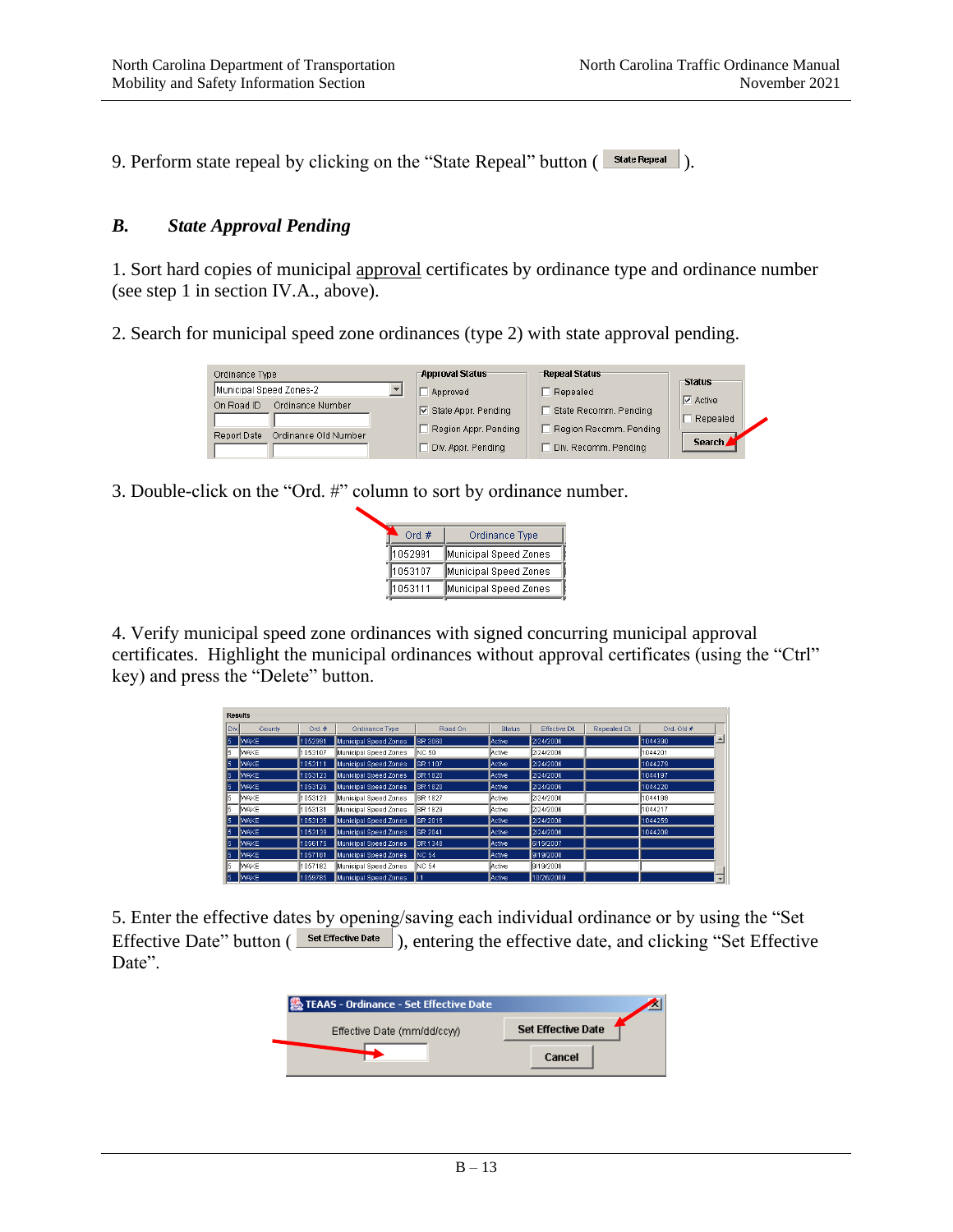6. Repeat steps 2 through 5 for the remaining municipal ordinances (types 29, 31, 34, and 37).

7. Search for work zone speed limit ordinances (type 9) with State approval pending and sort by ordinance number. Verify those ordinances with justification paperwork (and highlight/delete the rest). Enter the effective dates by opening/saving each individual ordinance or by using the "Set Effective Date" button (Set Effective Date), entering the effective date, and clicking "Set" Effective Date".

8. Repeat step 4 for work zone speed penalty ordinances (type 10) and work zone variable speed limit ordinances (type 36).

9. Search for truck restriction ordinances (types 28, 48, and 49), sort by ordinance number, and verify justification forms (and highlight/delete the rest). Enter the effective dates by opening/saving each individual ordinance or by using the "Set Effective Date" button ( Set Effective Date ). entering the effective date, and clicking "Set Effective Date".

10. Search for all ordinances with State approval pending. Sort by ordinance type and delete all municipal ordinances (types 2, 29, 31, 34, and 37), work zone ordinances (types 9, 10, and 36), and truck restriction ordinances (types 28, 48, and 49). Make sure that no discontinued ordinance types (6, 7, 16, 17, and 26) are being used. Enter the effective dates by opening/saving each individual ordinance or by using the "Set Effective Date" button (Set Effective Date), entering the effective date, and clicking "Set Effective Date".

## *C. Package Review and Certification*

1. Sort the municipal certificates (repeal and approval) by type, division, approval, and repeal.

2. Search for all ordinances to be included in the Certificate of Rulemaking using the "Report Date" field. Generate a report using the "Generate Report" button ( $\Box$ Generate Report), attach any municipal certificates, work zone ordinance request forms and justification paperwork, and truck prohibition request forms, and give the draft "package" to the Ordinance Program Administrator for review.

| Ordinance Type                      | <b>Approval Status</b> | <b>Repeal Status</b>   |                                |  |
|-------------------------------------|------------------------|------------------------|--------------------------------|--|
|                                     | Approved               | Repealed               | -Status<br>Active              |  |
| Ordinance Number<br>On Road ID      | State Appr. Pending    | State Recomm. Pending  | Repealed                       |  |
| Ordinance Old Number<br>Report Date | Region Appr. Pending   | Region Recomm, Pending | ------------------------------ |  |
| 10/29/2009                          | Div. Appr. Pending     | Div. Recomm. Pending   | <b>Search</b>                  |  |

3. Give the draft "package" to the State Traffic Engineer for review.

4. Make any adjustments to the draft "package" by removing effective dates as needed. Do not remove any repeal dates.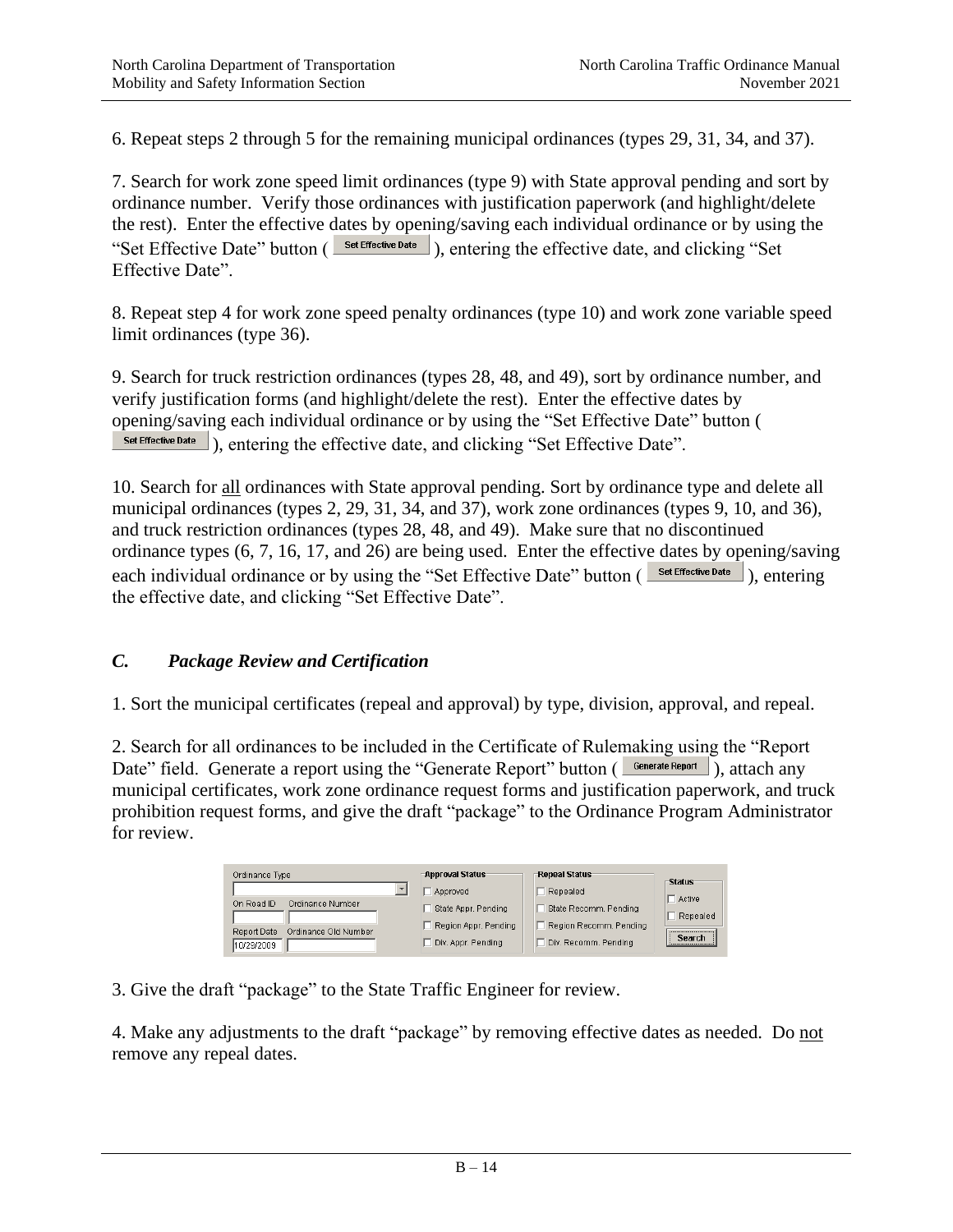5. Search for all new ordinances to be included in the Certificate of Rulemaking using the "Report Date" of the "package" and the approval status of "State Appr. Pending".

![](_page_14_Figure_3.jpeg)

6. Perform state approval by clicking on the "State Approval" button  $(\sqrt{\frac{\text{State Apiroval}}{\text{State Apiroval}}})$ .

7. Search for all ordinances to be included in the Certificate of Rulemaking.

| Ordinance Type                                    | <b>Approval Status</b><br>Approved          | <b>Repeal Status</b><br>Repealed                | $\mathsf{\Gamma}$ Status  |
|---------------------------------------------------|---------------------------------------------|-------------------------------------------------|---------------------------|
| Ordinance Number<br>On Road ID                    | State Appr. Pending<br>Region Appr. Pending | State Recomm, Pending<br>Region Recomm, Pending | $\Box$ Active<br>Repealed |
| Ordinance Old Number<br>Report Date<br>10/29/2009 | Div. Appr. Pending                          | Div. Recomm. Pending                            | <b>Search</b>             |

8. Print the final Certificate of Rulemaking and give it to the State Traffic Engineer for signing.

| Date of Signing 10/28/2009 | <b>Generate Certificate of Rule Making</b> |
|----------------------------|--------------------------------------------|
|----------------------------|--------------------------------------------|

9. Create an electronic copy of the package (scan, save as PDF, etc.) to include the final Certificate of Rulemaking, any municipal certificates, any truck restriction change letters to the Legislative Transportation Oversight Committee, and any no-parking, tow-away justifications and aerial photographs (and memos to the Colonel of the State Highway Patrol, if in a work zone). If the package is for a route change, be sure to attach all the support material (original request, resolutions, AASHTO application/approval, municipal certificates, maps, initial approved request, secondary road number designations, plan title sheet, etc.).

10. Send the electronic ordinance package to the web content manager for upload to the internet. All packages are loaded on the [Ordinance Packages](https://connect.ncdot.gov/resources/safety/Pages/Safety-Ordinances.aspx) web site. Route changes and STAA route designations are also loaded on the [Route Changes](https://connect.ncdot.gov/resources/safety/Pages/Route-Changes.aspx) web site and the [Truck Information](https://connect.ncdot.gov/business/trucking/Pages/Truck-Access-Designation.aspx) web site, respectively. Note that the following ordinances usually have their own, separate, ordinance packages:

- No Parking Tow-Away
- Truck Restrictions
- Speed Limits above 55 MPH
- Route Changes
- STAA Reasonable Access
- STAA Designations
- Farm Equipment Authorization
- Potentially controversial items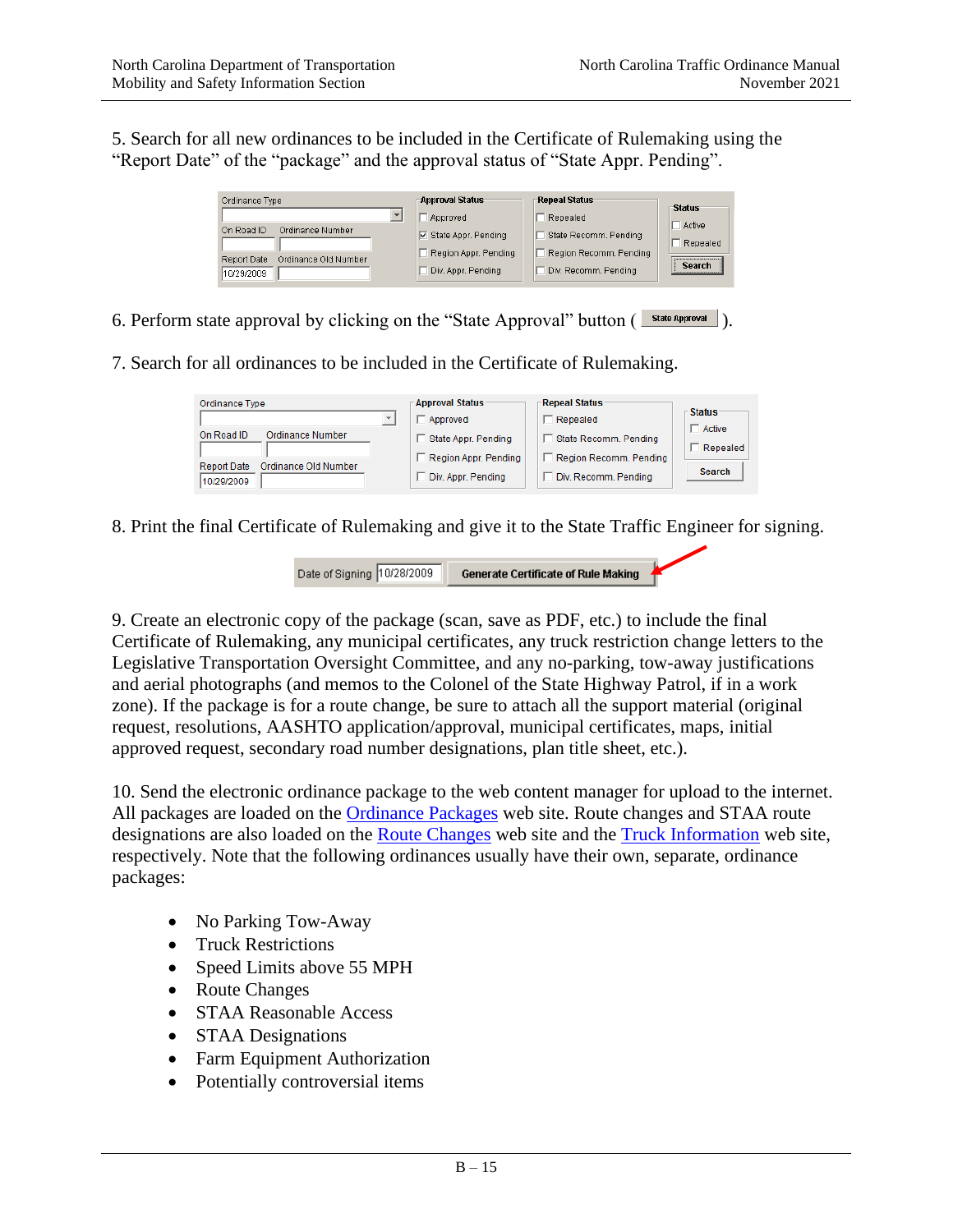11. Send out notification of the ordinance package and send the original hard copies to the file room. The email distribution is as follows…

A. Route change ordinance packages:

[Traffic\\_Route\\_Change\\_Package@ncdot.gov](mailto:Traffic_Route_Change_Package@ncdot.gov) [tammy.langdon@ncshp.org](mailto:tammy.langdon@ncshp.org) (Tammy Langdon, SHP) [Charles.ward@ncdps.gov](mailto:Charles.ward@ncdps.gov) (Major Charles Ward, SHP) Appropriate Regional Traffic Engineer(s) Appropriate Division Traffic Engineer(s) Copies – Ordinance Program Manager, Web Content Manager

B. STAA route designation and reasonable access packages:

See [STAA Guidelines and Procedures](https://connect.ncdot.gov/business/trucking/Pages/Truck-Access-Designation.aspx)

C. All regular ordinance packages (payroll Friday):

[Traffic.Ordinance.Package@ncdot.gov](mailto:Traffic.Ordinance.Package@ncdot.gov) [tammy.langdon@ncshp.org](mailto:tammy.langdon@ncshp.org) (Tammy Langdon, SHP) [Charles.ward@ncdps.gov](mailto:Charles.ward@ncdps.gov) (Major Charles Ward, SHP) [tjnichols@ncdot.gov](mailto:tjnichols@ncdot.gov) – only if truck route/restriction or work zone ordinances Appropriate Division Construction Engineer(s) – only if work zone ordinances [sbourne@ncdot.gov](mailto:sbourne@ncdot.gov) – only if work zone ordinances [skite@ncdot.gov](mailto:skite@ncdot.gov) – only if work zone ordinances Copies – Ordinance Program Manager, Web Content Manager, MSIS Engineer

D. Non-Regular (expedite) ordinance packages (non-route change and non-STAA):

The following individuals get **everything**…

[tammy.langdon@ncshp.org](mailto:tammy.langdon@ncshp.org) (Tammy Langdon, SHP) [Charles.ward@ncdps.gov](mailto:Charles.ward@ncdps.gov) (Major Charles Ward, SHP) [jhcouncil@ncdot.gov](mailto:jhcouncil@ncdot.gov) (Julian Council, DMV) [jonarnold@ncdot.gov](mailto:jonarnold@ncdot.gov) (Jon Arnold, Asset Management) [rjkoschatzky@ncdot.gov](mailto:rjkoschatzky@ncdot.gov) (Ryan Koschatzky, GIS) Ordinance Program Manager

The following individuals get **work zone ordinances** (work zone speed limits, work zone variable speed limits, work zone penalties, and no parking/tow-away)…

[sbourne@ncdot.gov](mailto:sbourne@ncdot.gov) (Stuart Bourne, Traffic Management) [skite@ncdot.gov](mailto:skite@ncdot.gov) (Steve Kite, Work Zone Traffic Control) [tjnichols@ncdot.gov](mailto:tjnichols@ncdot.gov) (Tim Nichols, Oversize Overweight Permits) Division Construction Engineers (only if their Division is affected)

The following individual gets **truck routes** and **truck restrictions/prohibitions**…

[mmwashington@ncdot.gov](mailto:mmwashington@ncdot.gov) (Maria Washington, Oversize Overweight Permits)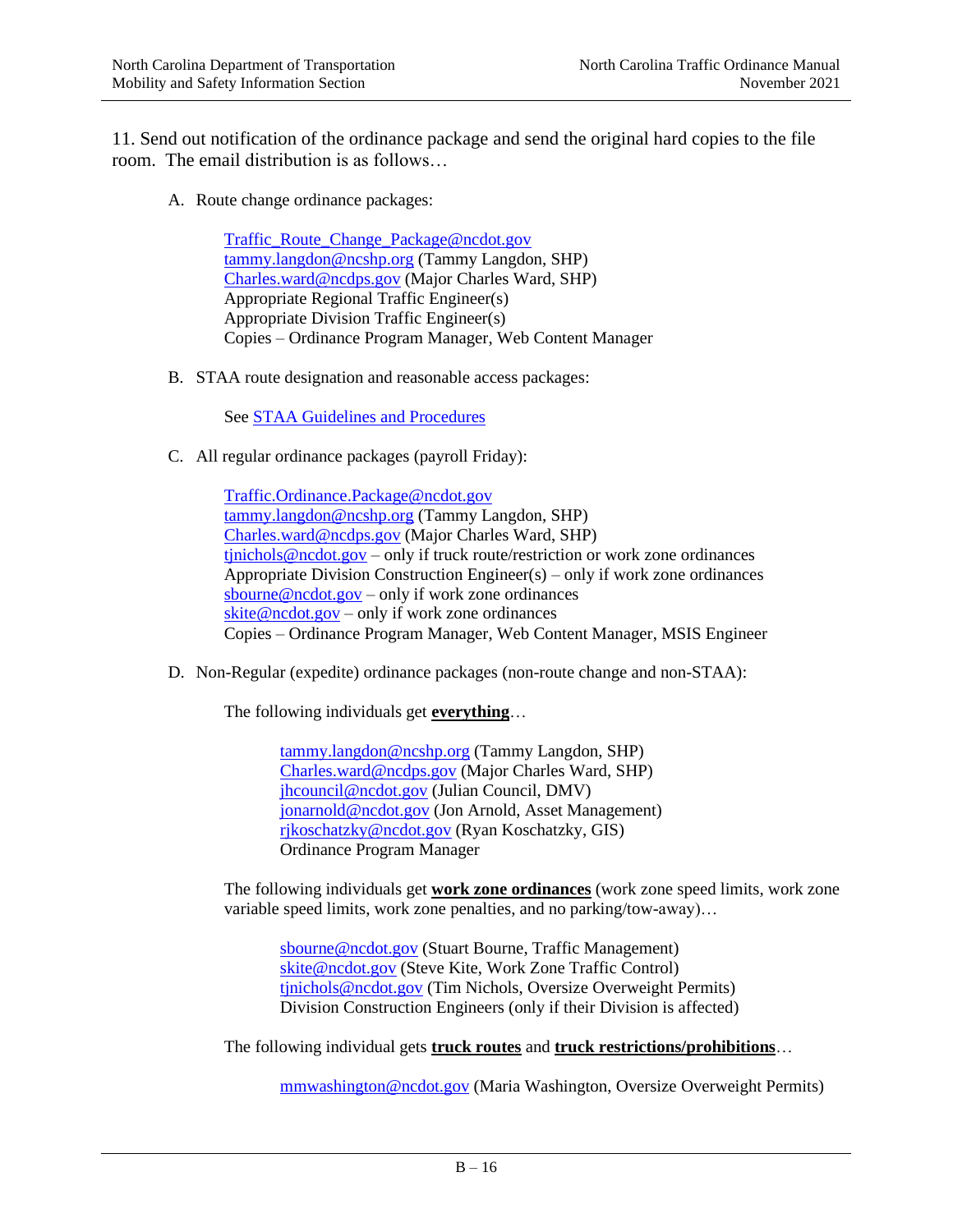The following individuals get everything in **DIVISION 1**…

[hdaughtry@ncdot.gov](mailto:hdaughtry@ncdot.gov) (Haywood Daughtry, Regional Traffic Engineer) [jdavidson@ncdot.gov](mailto:jdavidson@ncdot.gov) (Jason Davidson, Division Traffic Engineer) [dehoggard@ncdot.gov](mailto:dehoggard@ncdot.gov) (Earl Hoggard, Transportation Technician)

The following individuals get everything in **DIVISION 2**…

[hdaughtry@ncdot.gov](mailto:hdaughtry@ncdot.gov) (Haywood Daughtry, Regional Traffic Engineer) [shamilton@ncdot.gov](mailto:shamilton@ncdot.gov) (Steve Hamilton, Division Traffic Engineer) [mmoore@ncdot.gov](mailto:mmoore@ncdot.gov) (Mary Moore, Assistant Traffic Engineer)

The following individuals get everything in **DIVISION 3**…

[rcgray@ncdot.gov](mailto:rcgray@ncdot.gov) (Coke Gray, Regional Traffic Engineer) [kehite@ncdot.gov](mailto:kehite@ncdot.gov) (Katie Hite, Division Traffic Engineer) [jlbooker@ncdot.gov](mailto:jlbooker@ncdot.gov) (Jessi Booker, Deputy Division Traffic Engineer) [gdeckart@ncdot.gov](mailto:gdeckart@ncdot.gov) (George Eckart, Assistant Division Traffic Engineer) [rwyatt@ncdot.gov](mailto:rwyatt@ncdot.gov) (Rod Wyatt, Traffic Service Supervisor) [bobhammond@ncdot.gov](mailto:bobhammond@ncdot.gov) (Bob Hammond, Transportation Technician) [mlbass@ncdot.gov](mailto:mlbass@ncdot.gov) (Michael Bass, Transportation Technician)

The following individuals get everything in **DIVISION 4**…

[hdaughtry@ncdot.gov](mailto:hdaughtry@ncdot.gov) (Haywood Daughtry, Regional Traffic Engineer) [dbmorton@ncdot.gov](mailto:dbmorton@ncdot.gov) (David Morton, Regional Traffic Safety Engineer) [ahbrown@ncdot.gov](mailto:ahbrown@ncdot.gov) (Andy Brown, Division Traffic Engineer) [rbroadwell@ncdot.gov](mailto:rbroadwell@ncdot.gov) (Russell Broadwell, Deputy Division Traffic Engineer) [ctlewis@ncdot.gov](mailto:ctlewis@ncdot.gov) (Todd Lewis, Assistant Division Traffic Engineer) [wrhawley@ncdot.gov](mailto:wrhawley@ncdot.gov) (Wendi Hawley)

The following individuals get everything in **DIVISION 5**…

[kbecker@ncdot.gov](mailto:kbecker@ncdot.gov) (Kelly Becker, Regional Traffic Engineer) [agrandy@ncdot.gov](mailto:agrandy@ncdot.gov) (Al Grandy, Division Traffic Engineer) [rjgarrett@ncdot.gov](mailto:rjgarrett@ncdot.gov) (Ron Garrett, Assistant Division Traffic Engineer) [twhitaker@ncdot.gov](mailto:twhitaker@ncdot.gov) (Todd Whitaker)

The following individuals get everything in **DIVISION 6**…

[dphipps@ncdot.gov](mailto:dphipps@ncdot.gov) (David Phipps, Regional Traffic Engineer) [fwest@ncdot.gov](mailto:fwest@ncdot.gov) (Frank West, Division Traffic Engineer) [klangdon@ncdot.gov](mailto:klangdon@ncdot.gov) (Kent Langdon, Assistant Division Traffic Engineer) [jwmcneill@ncdot.gov](mailto:jwmcneill@ncdot.gov) (John W. McNeill, Division Traffic Technician)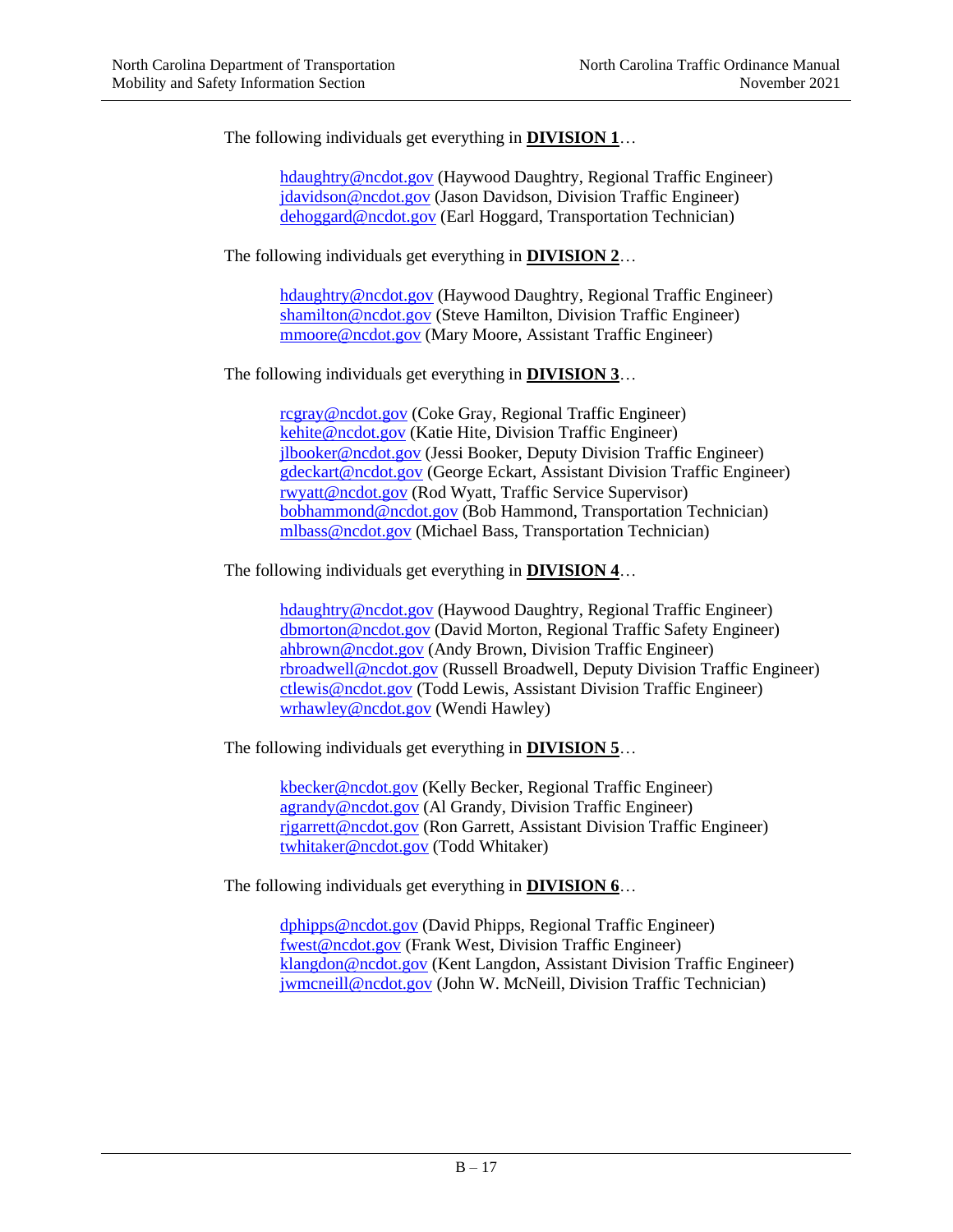The following individuals get everything in **DIVISION 7**…

[bthomas@ncdot.gov](mailto:bthomas@ncdot.gov) (Brian Thomas, Regional Traffic Engineer) [peason@ncdot.gov](mailto:peason@ncdot.gov) (Patty Eason, Division Construction Engineer) [pwilson@ncdot.gov](mailto:pwilson@ncdot.gov) (Pat Wilson, Division Operations Engineer) [dmcpherson@ncdot.gov](mailto:dmcpherson@ncdot.gov) (Dawn McPherson, Division Traffic Engineer) [maldridge@ncdot.gov](mailto:maldridge@ncdot.gov) (Mark Aldridge, Deputy Division Traffic Engineer) [rbakergonzales@ncdot.gov](mailto:rbakergonzales@ncdot.gov) (Robin Baker-Gonzales, Office Assistant)

The following individuals get everything in **DIVISION 8**…

[kbecker@ncdot.gov](mailto:kbecker@ncdot.gov) (Kelly Becker, Regional Traffic Engineer) [dbwillett@ncdot.gov](mailto:dbwillett@ncdot.gov) (David Willett, Division Traffic Engineer) [emckinnon@ncdot.gov](mailto:emckinnon@ncdot.gov) (Evan McKinnon, Deputy Division Traffic Engineer) [whfields@ncdot.gov](mailto:whfields@ncdot.gov) (Nick Fields, Traffic Service Supervisor)

The following individuals get everything in **DIVISION 9**…

[bthomas@ncdot.gov](mailto:bthomas@ncdot.gov) (Brian Thomas, Regional Traffic Engineer) [jpcouch@ncdot.gov](mailto:jpcouch@ncdot.gov) (J.P. Couch, Division Traffic Engineer) [rogburn@ncdot.gov](mailto:rogburn@ncdot.gov) (Randy Ogburn, Assistant Division Traffic Engineer)

The following individuals get everything in **DIVISION 10**…

[mpbutler@ncdot.gov](mailto:mpbutler@ncdot.gov) (Pate Butler, Regional Traffic Engineer) [smepperson@ncdot.gov](mailto:smepperson@ncdot.gov) (Sean Epperson, Division Traffic Engineer) [hfurr@ncdot.gov](mailto:hfurr@ncdot.gov) (Hubert Furr, Assistant Division Traffic Engineer)

The following individuals get everything in **DIVISION 11**…

[jahamrick@ncdot.gov](mailto:jahamrick@ncdot.gov) (Jimmy Hamrick, Regional Traffic Engineer) [dadams@ncdot.gov](mailto:dadams@ncdot.gov) (Daniel Adams, Division Traffic Engineer) [chrisbrown@ncdot.gov](mailto:chrisbrown@ncdot.gov) (Chris Brown, Assistant Division Traffic Engineer) [sgalloway@ncdot.gov](mailto:sgalloway@ncdot.gov) (Scott Galloway, Transportation Technician) [rdsteskal@ncdot.gov](mailto:rdsteskal@ncdot.gov) (Randy Steskal, Transportation Technician)

The following individuals get everything in **DIVISION 12**…

[jahamrick@ncdot.gov](mailto:jahamrick@ncdot.gov) (Jimmy Hamrick, Regional Traffic Engineer) [bengle@ncdot.gov](mailto:bengle@ncdot.gov) (Byron Engle, Division Traffic Engineer) [shefner@ncdot.gov](mailto:shefner@ncdot.gov) (Steve Hefner, Assistant Division Traffic Engineer)

The following individuals get everything in **DIVISION 13**…

[dgalloway@ncdot.gov](mailto:dgalloway@ncdot.gov) (Bucky Galloway, Regional Traffic Engineer) [aghenderson@ncdot.gov](mailto:aghenderson@ncdot.gov) (Anna Henderson, Division Traffic Engineer) [crice@ncdot.gov](mailto:crice@ncdot.gov) (Durwin Rice, Deputy Division Traffic Engineer) [marshallwilliams@ncdot.gov](mailto:marshallwilliams@ncdot.gov) (Marshall Williams, Asst. Div. Traffic Engineer)